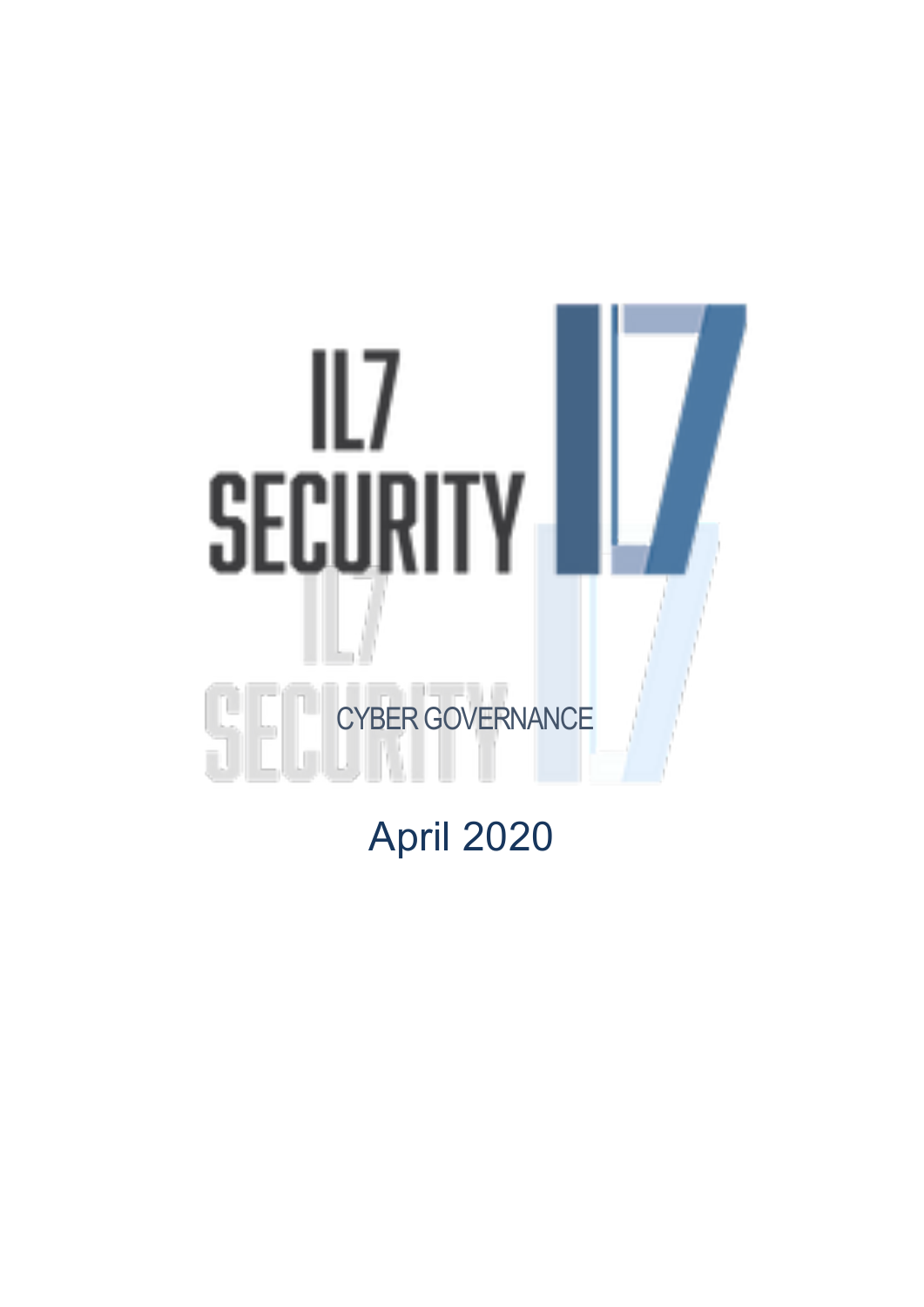# **Contents**

| <u> 1</u>      | <b>Overview</b>                                 | 3                            |
|----------------|-------------------------------------------------|------------------------------|
| $\overline{2}$ | <b>Purpose</b>                                  | 3                            |
| $\overline{3}$ | <b>Scope</b>                                    | 3                            |
| $\overline{4}$ | <b>Applicability</b>                            | 3                            |
| $\overline{5}$ | <b>Cyber Organisation and Governance Policy</b> | $\overline{4}$               |
| 5.1            | <b>Policy and Controls</b>                      | $\overline{4}$               |
| 5.2            | <b>ExCo Requirements</b>                        | 5                            |
| 5.3            | <b>CISO Requirements</b>                        | $\overline{7}$               |
| 5.4            | <b>Directorate Requirements</b>                 | 9                            |
| 6              | <b>Exemptions, Exceptions and Breaches</b>      | Error! Bookmark not defined. |
| 6.1            | <b>Exemptions and Exceptions Policy</b>         | Error! Bookmark not defined. |
| 6.2            | <b>Breach of Policy</b>                         | Error! Bookmark not defined. |
| $\overline{ }$ | Dooumont Mointanon                              | Essari Deekmerk net defined  |

- 
- 
- 
- 
- 

7 Document Maintenance **Error! Bookmark not defined.** 8 Document Control **Error! Bookmark not defined.** 8.1 Document Owner **Error! Bookmark not defined.** 8.2 Version history **Error! Bookmark not defined.** 8.3 Definitions **Error! Bookmark not defined.** 8.4 References **Error! Bookmark not defined.**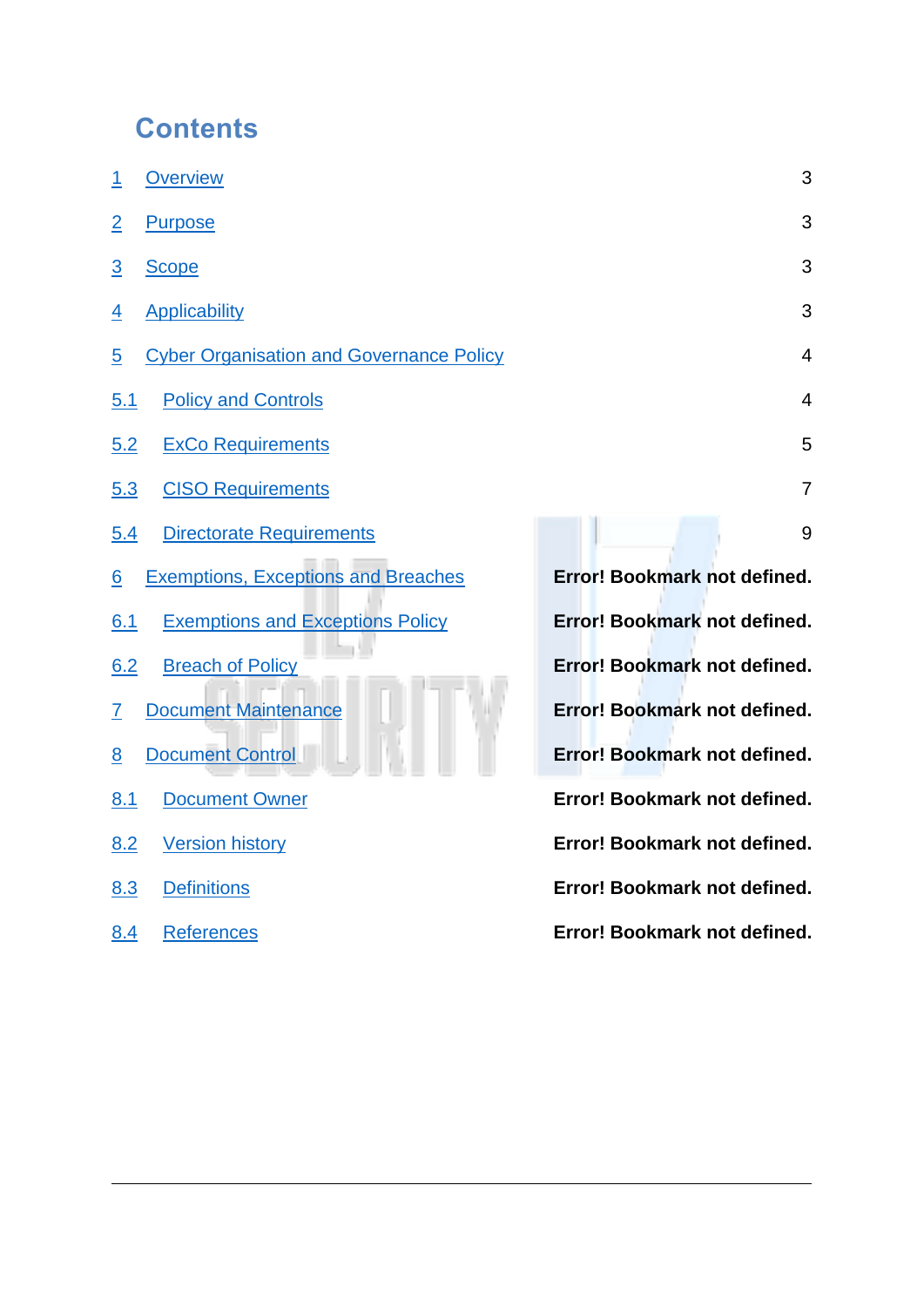#### <span id="page-2-0"></span>**1 Overview**

Organisationsare increasing reliant on IT systems to deliver a wide range of business functions and services and typically have an extensive IT estate. This heavy reliance on IT, coupled with the ever-increasing and evolving threat landscape, places them at significant risk of major compromise from cyberattack. IL7 processes and stores significant quantities of sensitive information, and in the event of a compromise this could have significant reputational, public safety and national security implications.

In light of this, it essential that IL7 defines and implements a robust organisational and governance structure for cyber security, and further, ensure that cyber security is seen as a strategic priority. It is essential that the structure and governance in place for cyber security is integrated and aligned with wider organisational structures and governance. This will ensure that cyber security is appropriately managed and considered across all levels of the department, with a clear escalation path up to and including the Departmental Board (including PRC, ARAC and ExCo).

#### <span id="page-2-1"></span>**1.1 Purpose**

**1.2 This policy sets out the requirements by which IL7 shall design and deliver a a robust Cyber Security organisation and governance chain, in order to drive the mitigations of Cyber Security Risk.**

#### <span id="page-2-2"></span>**1.3 Scope**

The scope of this policy covers the necessary Cyber Security organisation and governance from ExCo down through the Directorates.

#### <span id="page-2-3"></span>**1.4 Applicability**

This policy applies to all IL7 staff at all levels.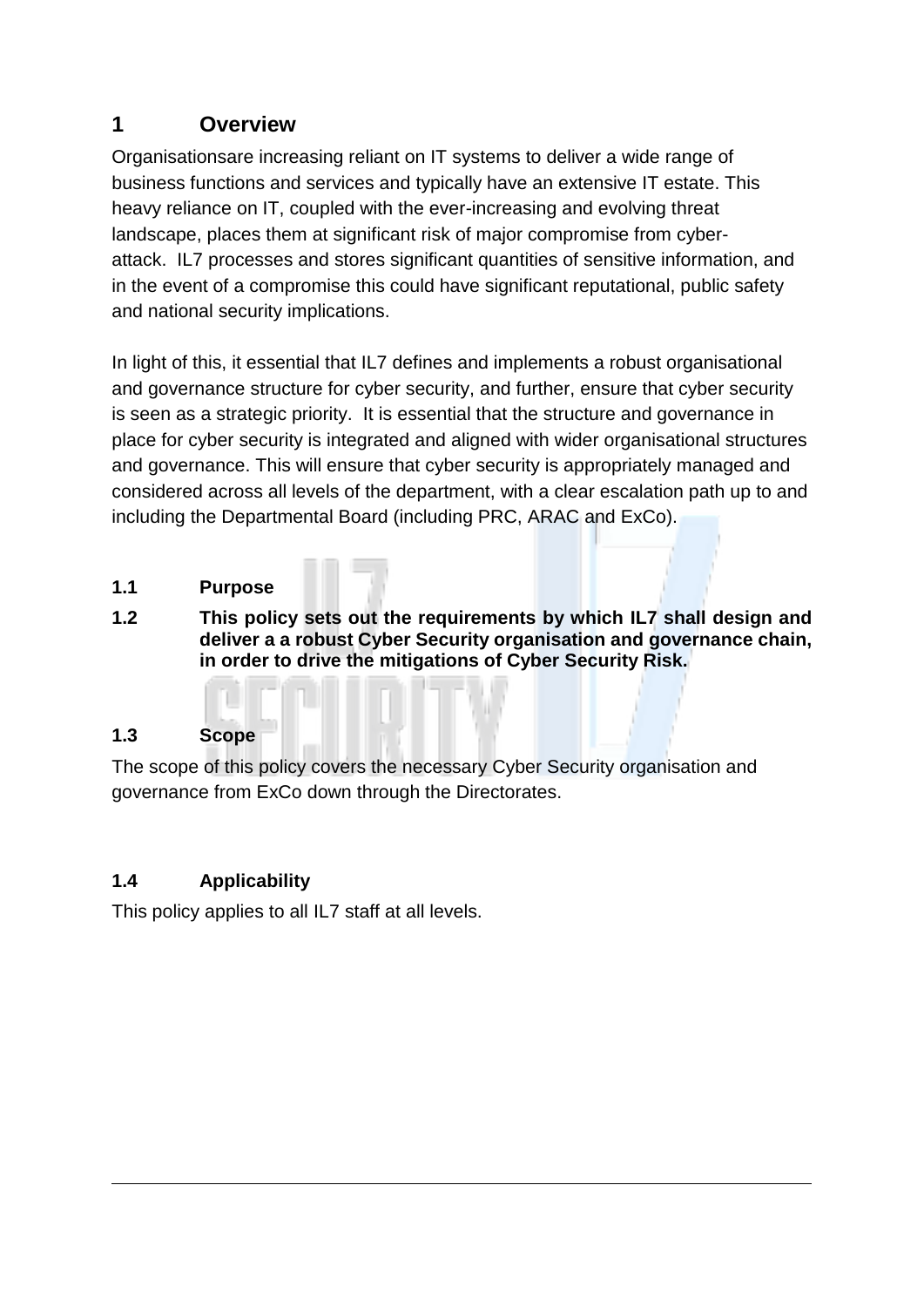#### <span id="page-3-0"></span>**2 Cyber Organisation and Governance Policy**

#### <span id="page-3-1"></span>**2.1 Policy and Controls**

This policy is written to ensure that the outcomes of the following Cyber Security Principles are met;

- SP01 Governance and Risk Management (Ref [1])
- SP05 Security Incident Management (Ref [2])
- SP06 Operational Security (Ref [3])
- SP08 Validation, Confidence and Assurance (Ref [4])

This policy is one of several that are required to support principles above.

This policy implements the following NIST controls, which are detailed in NIST Special Publication 800-53 [5]:

| $PL-1$       | <b>Security Planning Policy and Procedures</b>        |
|--------------|-------------------------------------------------------|
| $PM-2$       | <b>Senior Information Security Officer</b>            |
| $PM-3$       | <b>Information Security Resources</b>                 |
| <b>PM-5</b>  | <b>Information System Inventory</b>                   |
| PM-6         | <b>Information Security Measures of Performance</b>   |
| <b>PM-7</b>  | <b>Enterprise Architecture</b>                        |
| <b>PM-9</b>  | <b>Risk Management Strategy</b>                       |
| <b>PM-10</b> | <b>Security Authorisation Process</b>                 |
| <b>PM-11</b> | <b>Mission/Business Process Definition</b>            |
| <b>PM-14</b> | Training, Testing and Monitoring                      |
| <b>PM-15</b> | <b>Contacts with Security Groups and Associations</b> |
| $SI-5$       | Security Alerts, Advisories and Directives            |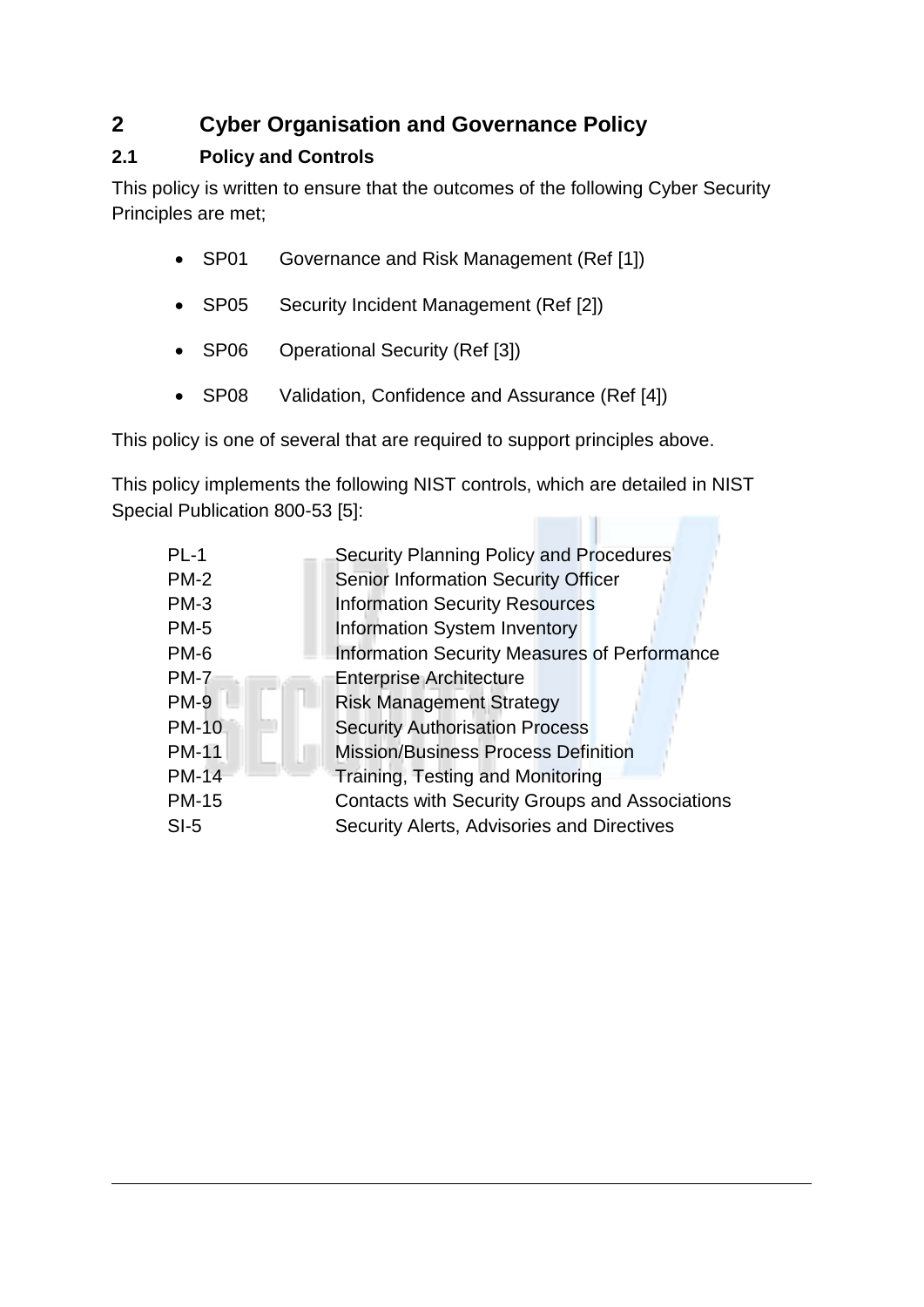# <span id="page-4-0"></span>**3 ExCo Requirements**

Exco shall ensure that:

|       | <b>Policy ID Policy Requirement</b>                                                                                                                                                                                                                                         |
|-------|-----------------------------------------------------------------------------------------------------------------------------------------------------------------------------------------------------------------------------------------------------------------------------|
| 1.1.1 | A framework, with the relevant strategy, policy and process, is<br>established for the management of Information and Cyber Security<br>Risk, aligned with the Departmental Risk Policy.                                                                                     |
| 1.1.2 | Information and IT systems are secured throughout the organisation,<br>and that Cyber Security is embedded as a priority in the department's<br>business and culture.                                                                                                       |
| 1.1.3 | A comprehensive set of cyber and information security policies is<br>defined, implemented and maintained, consistent with HMG Policy,<br>legal requirements, NCSC guidance and relevant internationally<br>recognised Cyber and Information Security Standards [NIST PL-1]. |
| 1.1.4 | Adequate resources are in place to meet the department's information<br>and cyber security objectives and obligations, ensure compliance with<br>its policies and ensure risk is managed in line with the departmental<br>risk appetite. [NIST PM-3].                       |
| 1.1.5 | Business owners are accountable for the secure design and operation<br>of business processes and supporting information systems, in<br>accordance with departmental information and cyber security policy<br>[NIST PM-11].                                                  |
| 1.1.6 | An accountable security assurance process is conducted prior to<br>information systems providing live services or storing or processing<br>sensitive information. [NIST PM-10]                                                                                              |
| 1.1.7 | A Chief Information Security Officer (CISO) is appointed as a single,<br>accountable owner of information security and cyber security functions<br>across the department and is provided with appropriate resources to<br>discharge these functions [NIST PM-2].            |
| 1.1.8 | A central management function is established and operated to support<br>the CISO and ensure the successful implementation of the<br>departmental information and cyber security policy [NIST PL-9].                                                                         |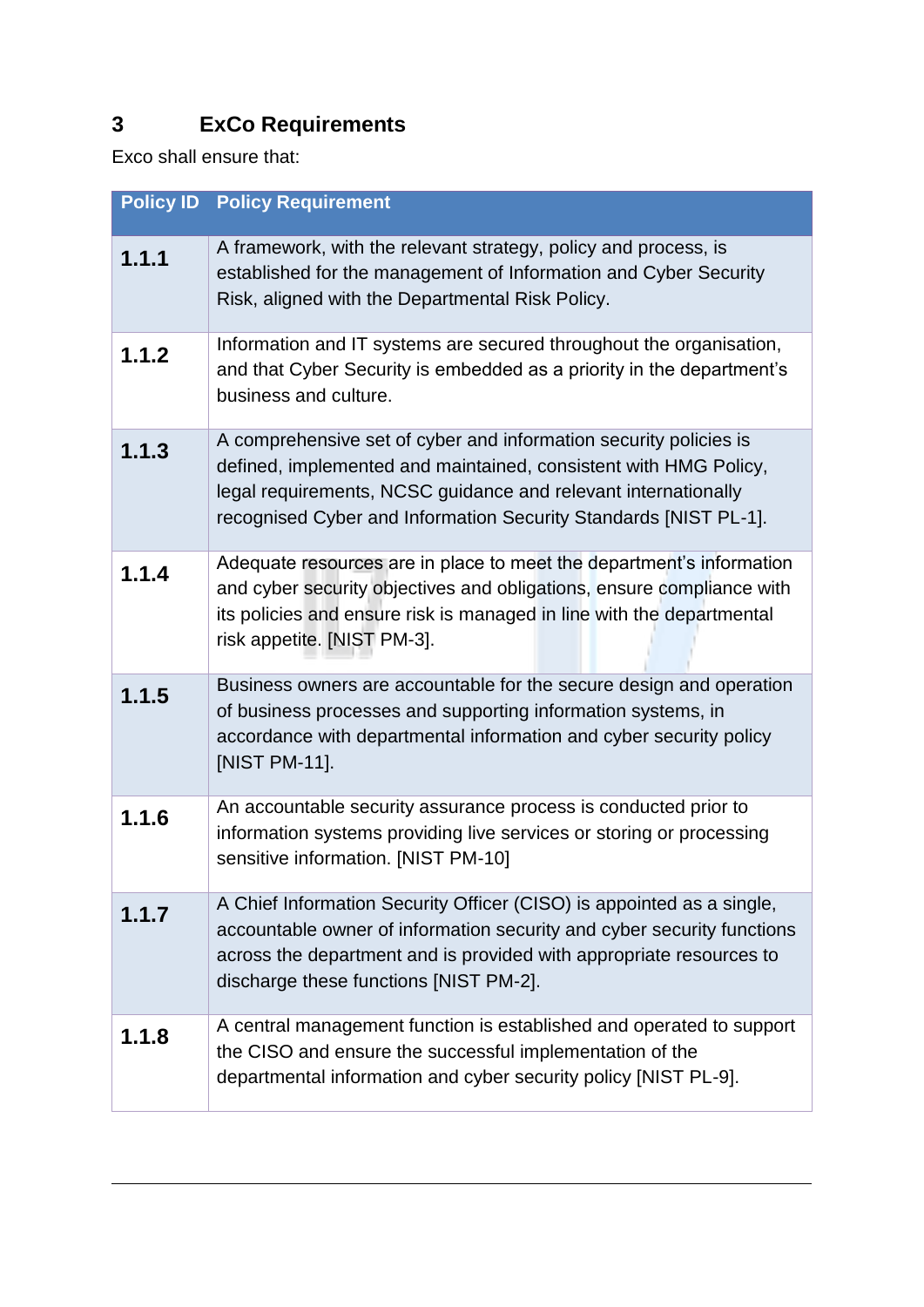|        | <b>Policy ID Policy Requirement</b>                                                                                                                                                                                                                                          |
|--------|------------------------------------------------------------------------------------------------------------------------------------------------------------------------------------------------------------------------------------------------------------------------------|
| 1.1.9  | Processes are in place to monitor and assess the effectiveness of the<br>cyber and information security policy set and implement change where<br>required [NIST PM-14].                                                                                                      |
| 1.1.10 | Processes are in place to monitor and assess the effectiveness of the<br>cyber and information security controls and implement change where<br>required. [NIST PM-14]                                                                                                        |
| 1.1.11 | A Risk Executive function is in place to own information and cyber<br>security risk across the department and provide a robust risk<br>management process, with a clear route for escalating risks to ExCo.<br>[NIST PM-2]                                                   |
| 1.1.12 | The Risk Executive is supported by a dedicated cyber board structure<br>to enable it to successfully discharge its responsibilities [NIST PM-2].                                                                                                                             |
| 1.1.13 | The department's cyber risk appetite is defined, documented and<br>published across a range of risk and information categories.                                                                                                                                              |
| 1.1.14 | Processes are in place to monitor the department's IT systems to<br>detect, respond to and recover from cyber security attacks [NIST PM-<br>$14$ ].                                                                                                                          |
| 1.1.15 | A fair, robust and impartial process is operated for reporting and<br>managing cyber and information security violations and policy non-<br>compliances.                                                                                                                     |
| 1.1.16 | Incidents and breaches are investigated should they occur, and the<br>findings of the investigation are acted upon and remediated. Exercises<br>should be carried out to ensure lessons are learned to ensure that<br>improvements are made to IL7's Cyber Security posture. |
| 1.1.17 | The department will stay up to date with current threat intelligence and<br>work to continuously improve its information and cyber security posture<br>in line with this.                                                                                                    |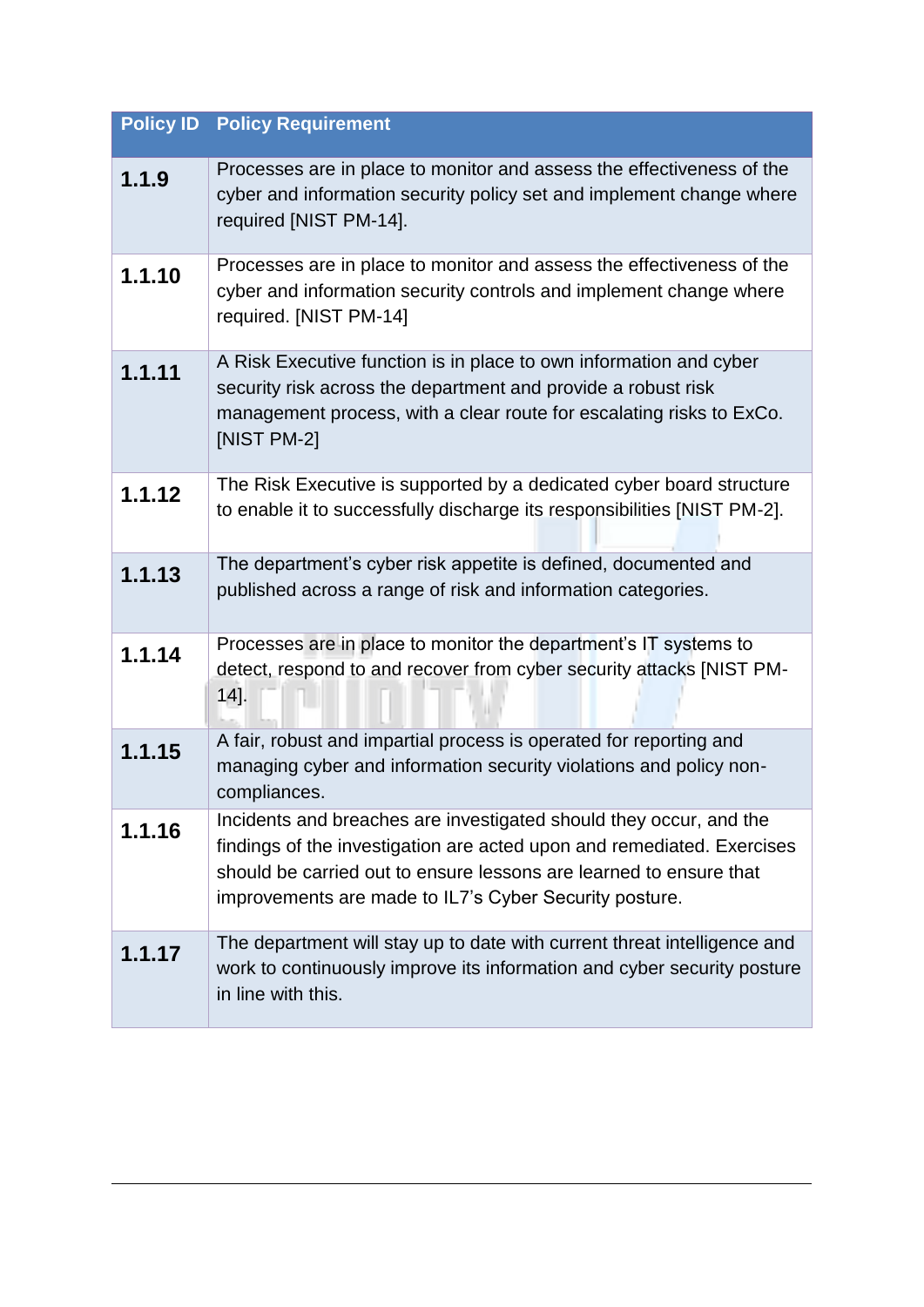### <span id="page-6-0"></span>**4 CISO Requirements**

The CISO shall:

| <b>Policy ID</b> | <b>Policy Requirement</b>                                                                                                                                                                                                                                                                                                                                                                                                                                                                                                                                                                                                                                |
|------------------|----------------------------------------------------------------------------------------------------------------------------------------------------------------------------------------------------------------------------------------------------------------------------------------------------------------------------------------------------------------------------------------------------------------------------------------------------------------------------------------------------------------------------------------------------------------------------------------------------------------------------------------------------------|
| 1.1.18           | Set the enterprise-wide information and cyber security strategy,<br>principles, policy, process, and vision.                                                                                                                                                                                                                                                                                                                                                                                                                                                                                                                                             |
| 1.1.19           | Establish a Cyber Security Strategy and framework that meets IL7's<br>Information and Cyber Security objectives and obligations.                                                                                                                                                                                                                                                                                                                                                                                                                                                                                                                         |
| 1.1.20           | Ensure compliance with security strategy, standards, and policy<br>requirements from the UK National Cyber Security Centre and wider<br>HMG [NIST SI-5].                                                                                                                                                                                                                                                                                                                                                                                                                                                                                                 |
| 1.1.21           | Support the establishment of a IL7 organisational risk appetite.                                                                                                                                                                                                                                                                                                                                                                                                                                                                                                                                                                                         |
| 1.1.22           | Design, implement and operate a portfolio management function to<br>manage and monitor the delivery of new information and cyber security<br>capabilities to the department.                                                                                                                                                                                                                                                                                                                                                                                                                                                                             |
| 1.1.23           | Develops and maintain an inventory of information assets, systems<br>and services that are owned, managed and/or used by the department.                                                                                                                                                                                                                                                                                                                                                                                                                                                                                                                 |
| 1.1.24           | Establish a central governance, risk and assurance function that, at<br>minimum:<br>Performs the security assurance of all IL7 information systems<br>and services;<br>Implement the cyber risk management process and monitor the<br>associated cyber risks and assurance status of all entries on the<br>information systems and services register;<br>Monitor and assess the effectiveness of the security controls<br>that have been implemented to address the information and<br>cyber security risks;<br>Monitor and assess the effectiveness of information and cyber<br>security activities undertaken across the department.<br>[NIST PM-5, 6] |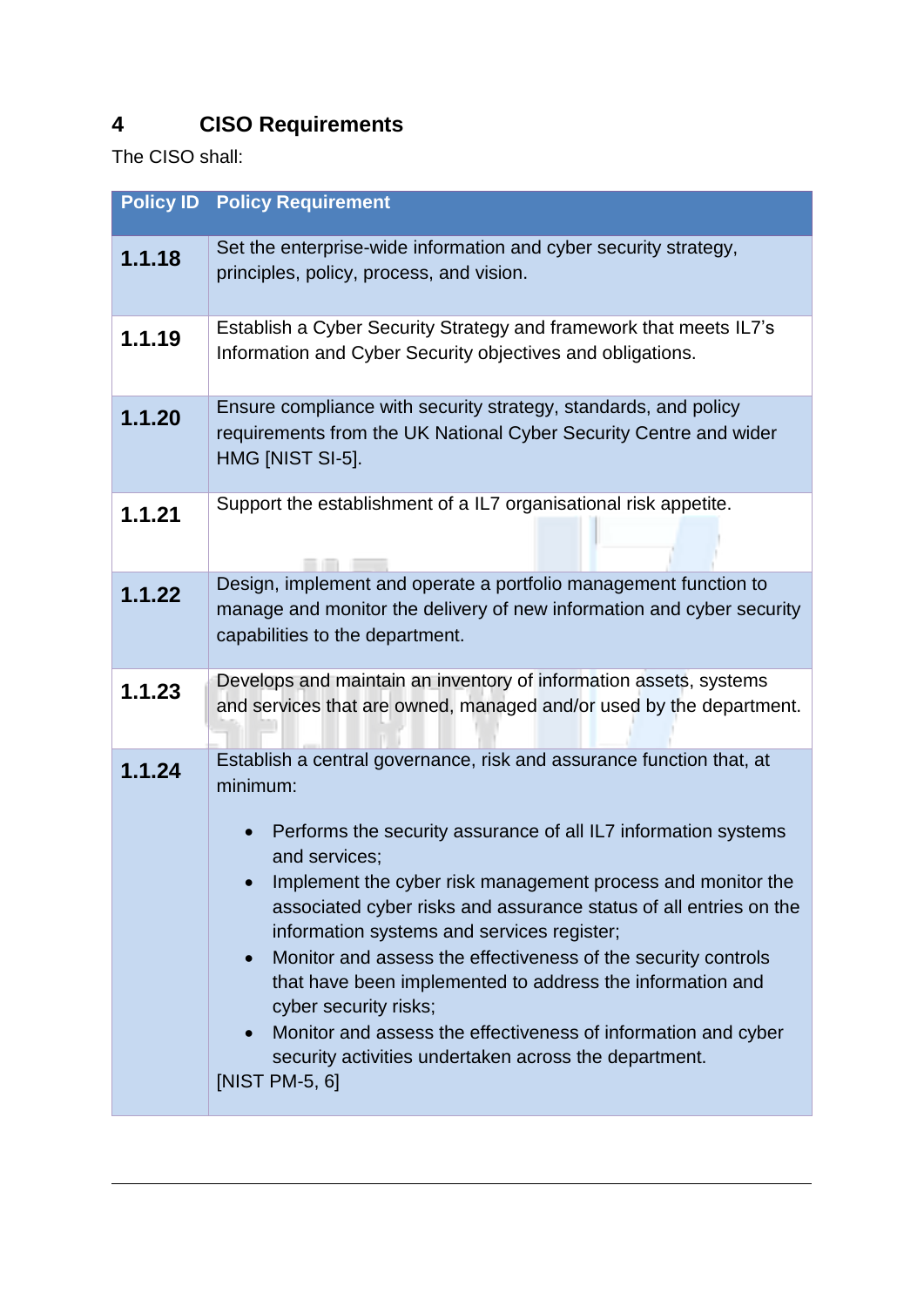| <b>Policy ID</b> | <b>Policy Requirement</b>                                                                                                                                                                                                                                                                                                                                                              |
|------------------|----------------------------------------------------------------------------------------------------------------------------------------------------------------------------------------------------------------------------------------------------------------------------------------------------------------------------------------------------------------------------------------|
| 1.1.25           | Develop, maintain and ensure the implementation of an enterprise<br>security architecture, consistent with the department's risk appetite,<br>and integrated into the wider departmental enterprise architecture.<br>[NIST PM-7].                                                                                                                                                      |
| 1.1.26           | Design and enforce a 'secure by design' process such that security is<br>driven in to all Directorates, programmes and projects at the outset and<br>through life.                                                                                                                                                                                                                     |
| 1.1.27           | Establish, monitor and maintain a strong security training and<br>awareness campaign in line with the latest Cyber Threats and Risks,<br>that drives a deep culture of security into IL7.                                                                                                                                                                                              |
| 1.1.28           | Establish security requirements for IL7 supply chain and assess,<br>assure and monitor suppliers for conformance.                                                                                                                                                                                                                                                                      |
| 1.1.29           | Establish and maintain regular contact with selected external<br>organisations within the cyber security community, including NCSC<br>and the HMG security Clusters, to maintain currency with<br>recommended security practices, techniques and technologies; share<br>cyber security threats, vulnerabilities and incidents; and facilitate cyber<br>security training [NIST PM-15]. |
| 1.1.30           | Receive, process and act on security alerts, advisories and guidance<br>from reputable UK and international cyber security bodies [NIST SI-5].                                                                                                                                                                                                                                         |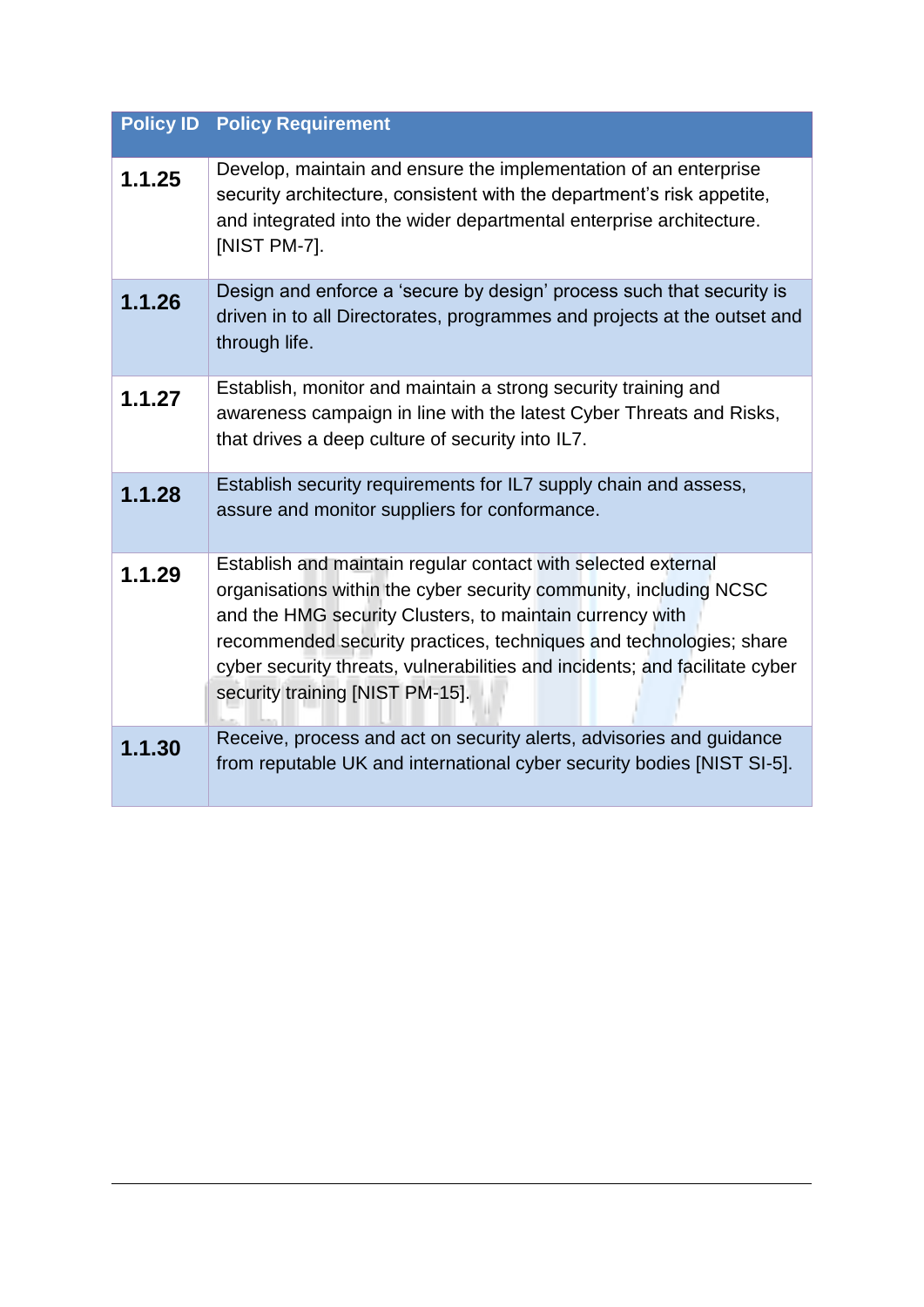# <span id="page-8-0"></span>**5 Directorate Requirements**

Directorates shall ensure that:

| <b>Policy ID</b> | <b>Policy Requirement</b>                                                                                                                                                                                                                                                                                      |
|------------------|----------------------------------------------------------------------------------------------------------------------------------------------------------------------------------------------------------------------------------------------------------------------------------------------------------------|
| 1.1.31           | Business processes, products, systems and services within their<br>portfolio are demonstrably secure, protected, and resilient to cyber-<br>attack throughout their lifecycle.                                                                                                                                 |
| 1.1.32           | Business processes, products, systems and services within their<br>portfolio are compliant with IL7 information and cyber security policy.                                                                                                                                                                     |
| 1.1.33           | All products, systems and services are delivered and assured in line<br>with the GRA Secure By Design Process (Ref [6]) and Cyber<br>Assurance Policy (Ref [7]) prior to providing live services or storing or<br>processing sensitive information and throughout the product, system or<br>service lifecycle. |
| 1.1.34           | A directorate level risk appetite is set, communicated and regularly<br>reviewed, aligned to the departmental risk appetite.                                                                                                                                                                                   |
| 1.1.35           | Information and cyber risk management processes are aligned to<br>departmental risk management policy (Ref [8])                                                                                                                                                                                                |
| 1.1.36           | The information and cyber security risks associated with all products,<br>systems and services are assessed by the CISO function throughout<br>their lifecycle, in accordance with the departmental risk appetite.                                                                                             |
| 1.1.37           | Identify and empower Information Asset Owners to ensure the secure<br>handling, storage and processing of directorate information assets.                                                                                                                                                                      |
| 1.1.38           | Ensure that all information assets are identified and documented in line<br>with Departmental Policy.                                                                                                                                                                                                          |
| 1.1.39           | They help to lead and foster a culture that values and continually<br>improves the information and cyber security posture.                                                                                                                                                                                     |